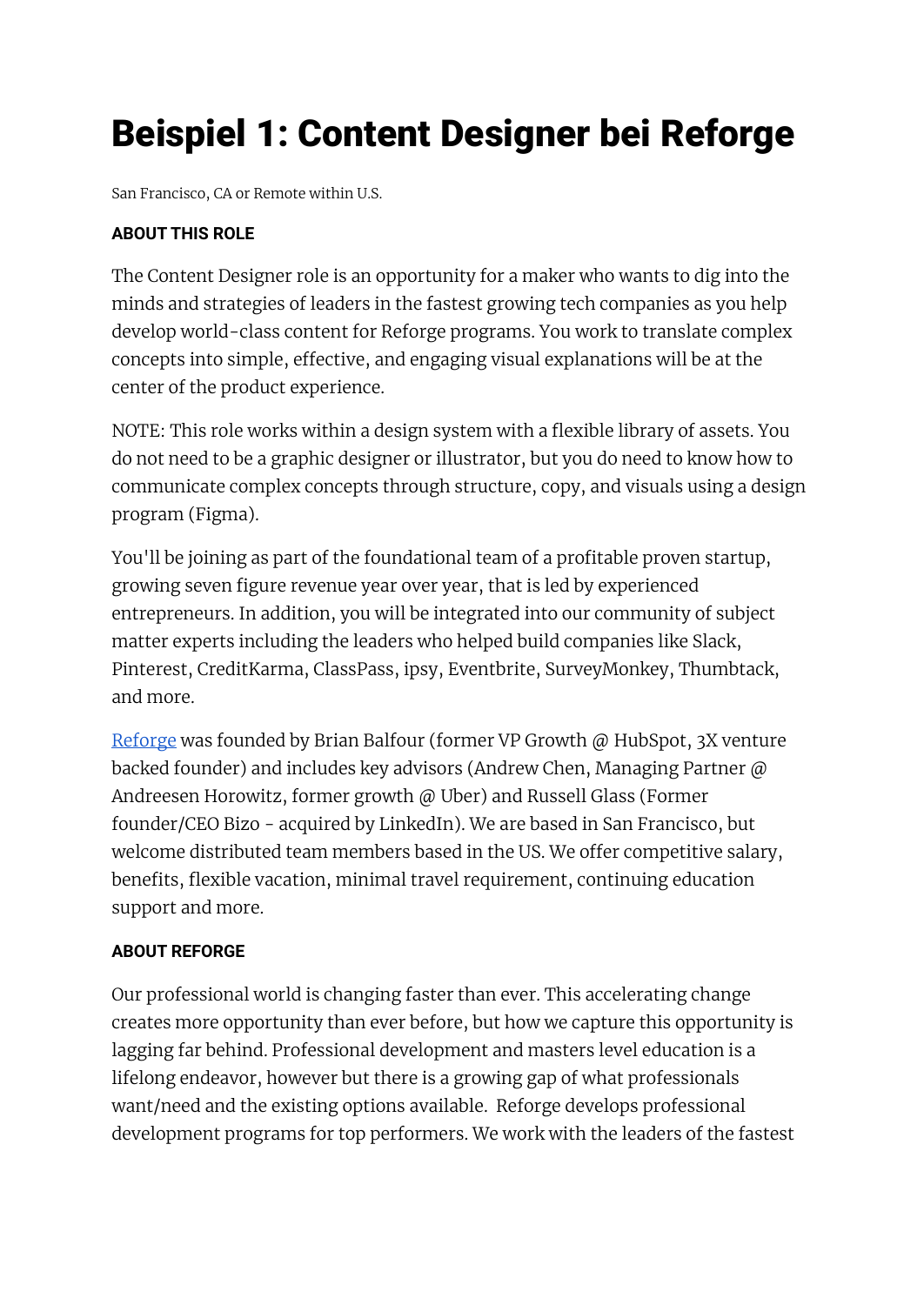growing and most innovative companies such as Uber, Pinterest, Atlassian, and HubSpot to teach frontier topics to todays emerging leaders. Our programs focus on:

- Results over certifications
- Going deep, rather than skimming the surface
- Continuous learning, over static expertise

In just a couple of years, we've built a thriving community of emerging leaders solving problems at Airbnb, LinkedIn, Salesforce, Amazon, Facebook, Stitch Fix, and many more. Here are just a few comments from our alums:

"I got my MBA at Berkeley, but this program has been more transformational for me than the entire two years I spent there. Thank you!""Reforge is easily the highest quality professional skills program out there. If I had to choose between attending an unlimited number of industry conferences, versus going only to the Reforge, I'd choose Reforge without hesitation.""Reforge has easily been one of the best investments of time and money I've ever made in my professional development. I love how the course codifies what I've been doing for the last four years as VP of Marketing."

# **WHY THIS ROLE IS UNIQUE**

Build A Product - Content is at the center of our product experience. Your work will be a major part of the product experience. You will work with a cross-functional team to build a revenue-producing product, vs building content as a side note.

Inside View Of Leading Companies - The role is an interesting way to get an inside view of strategies from leading tech companies. You will get to learn from the leaders, see across multiple companies, and become the knowledge expert in some frontier areas in a very short period of time.

Reforge Network - The role will be plugged into both our community of experts (VP's at top tech companies) and the Reforge alum community (PM's  $\rightarrow$  VP's in Series B to public software companies).

# **WHO YOU'LL WORK WITH**

- Reforge Subject Matter Experts Leaders at companies like Pinterest, Uber, Atlassian, Google, LinkedIn, and more.
- Program Creation Team Cross-functional team of content designers, producers, and researchers.
- World-Class Students Our programs are application only and selective. They attract top performers from the world's leading tech companies.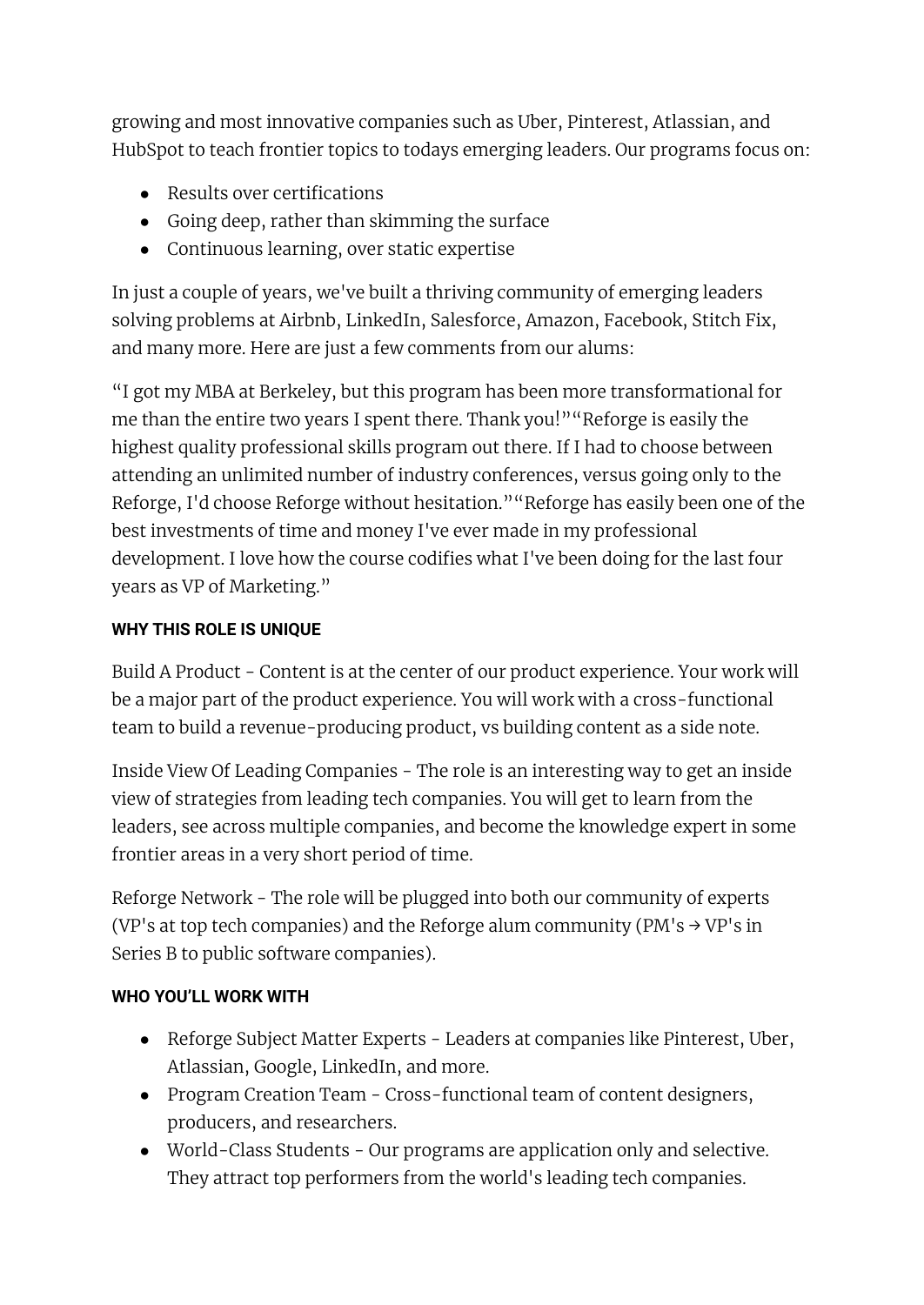#### **WHAT YOU'LL DO**

- You will co-own the development and success of new Reforge programs, working in partnership with 1-2 Strategy Leads. That will include core program material, case studies, examples, blog posts, and other supplemental information.
- The Strategy Leads own what information is in a program. You will own how the information in a Reforge program is communicated through its structure and visuals.
- You will work within a robust design system and library of assets to create the visuals for Reforge concepts.
- You'll collaborate with designers on our content design team to ideate and contribute to the creation and definition of a flexible, coherent design system and visual language.
- You'll collaborate with program editors to ensure a consistent style guide across all Reforge programs.

## **WHAT WE ARE LOOKING FOR**

- You are a maker at the intersection of narrative structure, design, and data.
- You think visually and have a strong ability to translate complex topics into simple, effective and engaging visual explanations.
- You are able to take large amounts of information and organize it in a structure that fosters an efficient and effective understanding of it.
- You are an avid learner with the ability to come up to speed on new topics quickly.
- You are comfortable working with the presentation of data.
- You are comfortable writing and editing to structure communication with simplicity.

## **BENEFITS**

The internal mission of Reforge is to create an environment where you create the best work of your career. In order to do that, we offer:

● Flexible/Distributed Work Environment - Everyone does their best work in different environments. We operate as a distributed-first team and offer financial support that enables you to create the schedule and environment that fits to you.